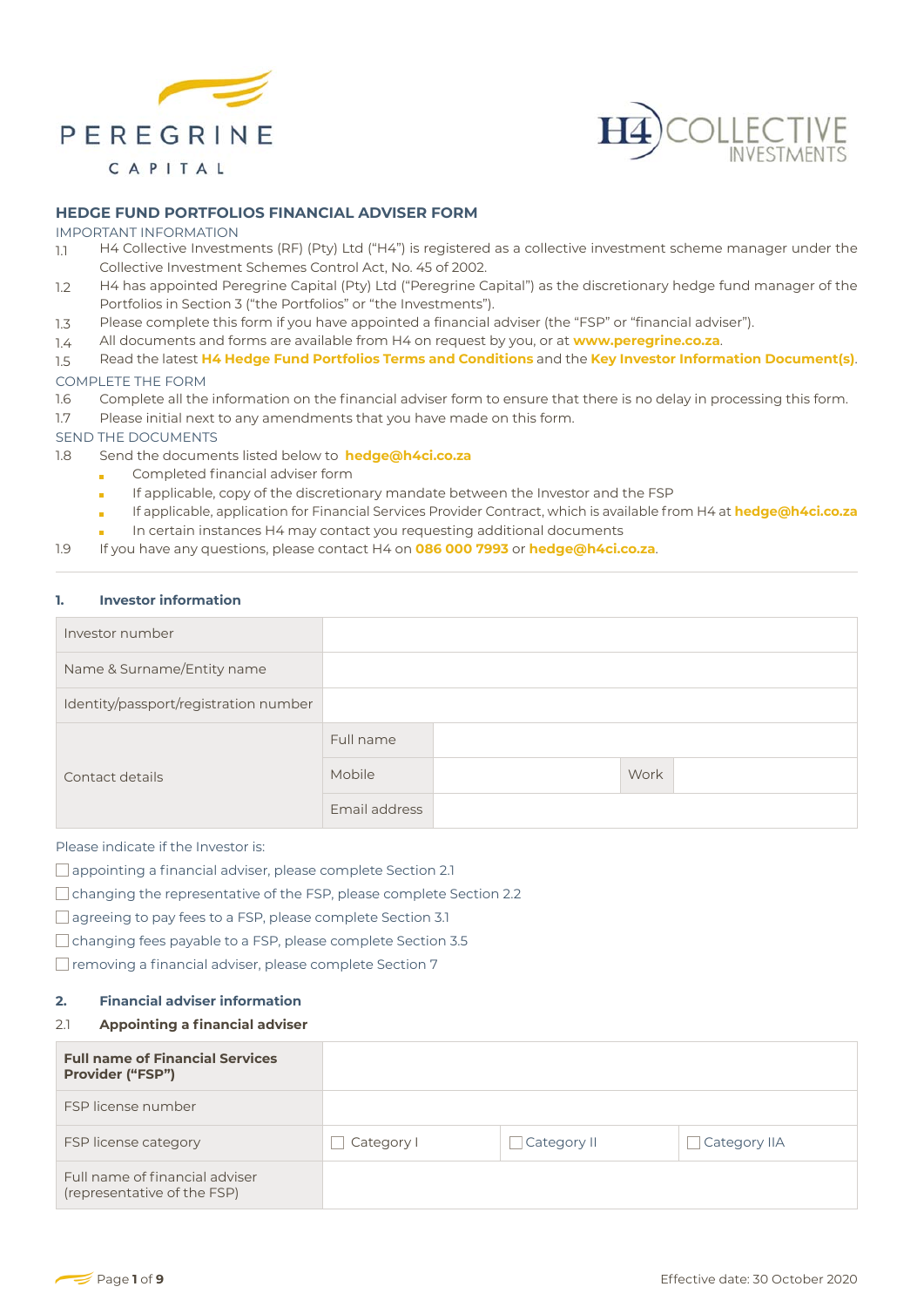| ID number                                                      |  |  |
|----------------------------------------------------------------|--|--|
| Appointment date (must be the first calendar day of the month) |  |  |

# **Financial adviser's contact details**

| Work                 | Mobile |  |
|----------------------|--------|--|
| <b>Email address</b> |        |  |

### **Business address**

| Unit number   | Complex name |             |  |
|---------------|--------------|-------------|--|
| Street number | Street/Farm  |             |  |
| Suburb        |              |             |  |
| City/Town     |              | Postal code |  |
| Country       |              |             |  |

# 2.2 **Change the representative of the FSP**

| <b>Financial adviser's contact details</b><br>(international dialling code + area code + number) |  |              |                                                                                                      |  |             |                                                                                                                                                                                                                                                        |
|--------------------------------------------------------------------------------------------------|--|--------------|------------------------------------------------------------------------------------------------------|--|-------------|--------------------------------------------------------------------------------------------------------------------------------------------------------------------------------------------------------------------------------------------------------|
| Work                                                                                             |  |              | Mobile                                                                                               |  |             |                                                                                                                                                                                                                                                        |
| Email address                                                                                    |  |              |                                                                                                      |  |             |                                                                                                                                                                                                                                                        |
| <b>Business address</b>                                                                          |  |              |                                                                                                      |  |             |                                                                                                                                                                                                                                                        |
| Unit number                                                                                      |  | Complex name |                                                                                                      |  |             |                                                                                                                                                                                                                                                        |
| Street number                                                                                    |  | Street/Farm  |                                                                                                      |  |             |                                                                                                                                                                                                                                                        |
| Suburb                                                                                           |  |              |                                                                                                      |  |             |                                                                                                                                                                                                                                                        |
| City/Town                                                                                        |  |              |                                                                                                      |  | Postal code |                                                                                                                                                                                                                                                        |
| Country                                                                                          |  |              |                                                                                                      |  |             |                                                                                                                                                                                                                                                        |
|                                                                                                  |  |              | we instruct H4 to replace the representative with the representative of the FSP as identified below. |  |             | I/We, the Investor hereby inform H4 that the representative of the FSP as identified below, is no longer my/our appointed<br>financial adviser and instruct H4 to remove the representative of the FSP from my/our investment/s (where applicable). I/ |
| <b>Full name of Financial Services</b><br>Provider ("FSP")                                       |  |              |                                                                                                      |  |             |                                                                                                                                                                                                                                                        |
| FSP license number                                                                               |  |              |                                                                                                      |  |             |                                                                                                                                                                                                                                                        |
| Full name of existing appointed<br>representative to be removed                                  |  |              |                                                                                                      |  |             |                                                                                                                                                                                                                                                        |
| ID number                                                                                        |  |              |                                                                                                      |  |             |                                                                                                                                                                                                                                                        |
| Full name of representative<br>to be appointed                                                   |  |              |                                                                                                      |  |             |                                                                                                                                                                                                                                                        |
| ID number                                                                                        |  |              |                                                                                                      |  |             |                                                                                                                                                                                                                                                        |
|                                                                                                  |  |              | Date of representative change (must be the last calendar day of the month)                           |  |             |                                                                                                                                                                                                                                                        |
|                                                                                                  |  |              |                                                                                                      |  |             |                                                                                                                                                                                                                                                        |

# **3. Negotiable Financial Adviser fees**

#### 3.1 **Paying fees to a FSP**

I/We, the Investor, agree to the following negotiated fees to be paid to the FSP on the Portfolio(s) selected, until otherwise specified

| <b>Portfolios</b>                                | <b>Fee</b>                                                                       |
|--------------------------------------------------|----------------------------------------------------------------------------------|
| Peregrine Capital High Growth H4 QI Hedge Fund   | $\frac{1}{2}$ (per annum, excluding VAT) of the market<br>value of the Portfolio |
| Peregrine Capital Pure Hedge H4 QI Hedge Fund    | $\frac{1}{2}$ (per annum, excluding VAT) of the market<br>value of the Portfolio |
| Peregrine Capital Dynamic Alpha H4 QI Hedge Fund | $\frac{1}{2}$ (per annum, excluding VAT) of the market<br>value of the Portfolio |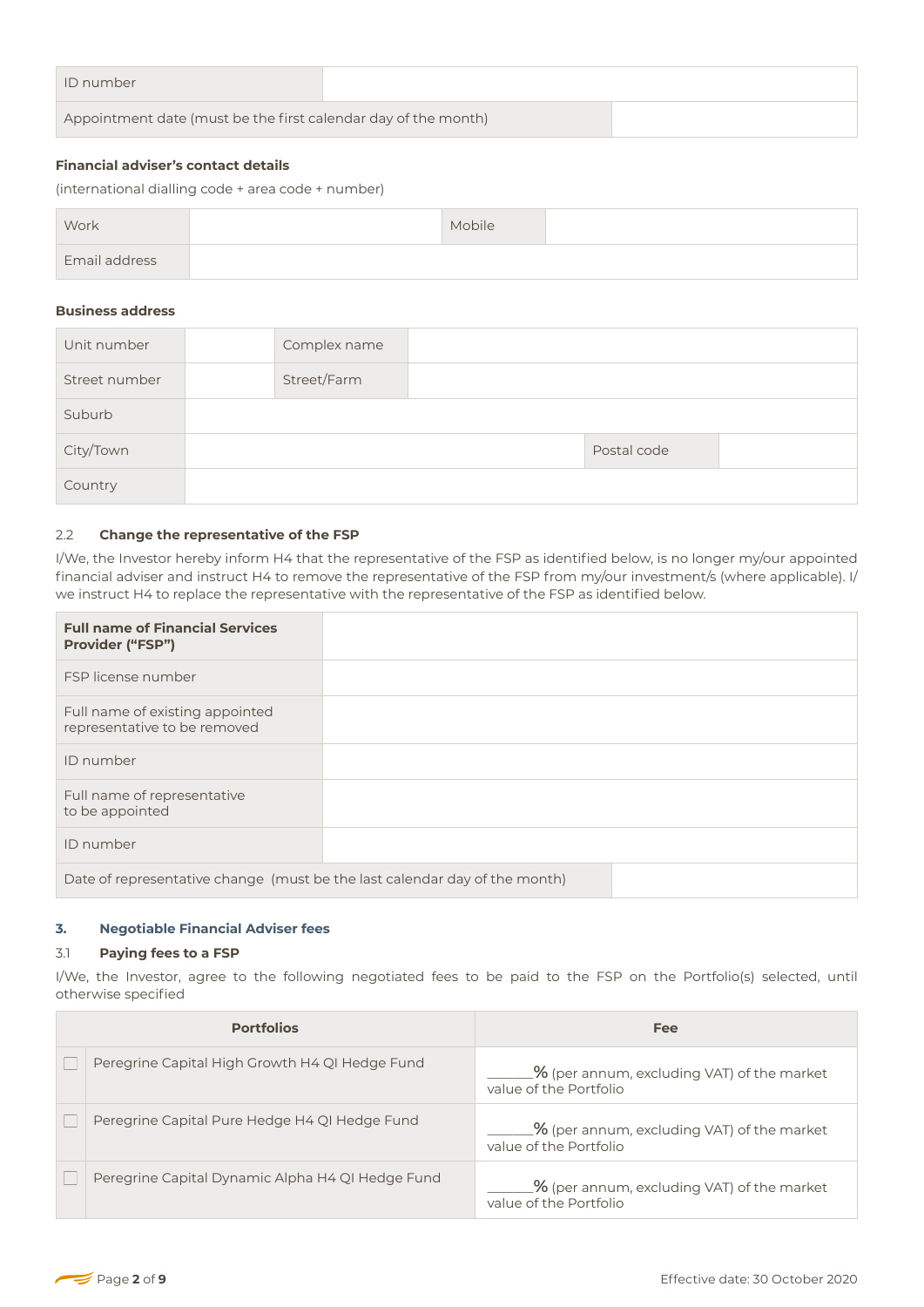| <b>Portfolios</b> |                                                    | Fee                                                                              |
|-------------------|----------------------------------------------------|----------------------------------------------------------------------------------|
|                   | Peregrine Capital High Growth H4 Retail Hedge Fund | $\frac{1}{2}$ (per annum, excluding VAT) of the market<br>value of the Portfolio |
|                   | Peregrine Capital Pure Hedge H4 Retail Hedge Fund  | $\frac{1}{2}$ (per annum, excluding VAT) of the market<br>value of the Portfolio |

3.2 The FSP has a Financial Services Provider Contract with H4

- $\Box$  Yes  $\Box$  No
- 3.3 If "No", the FSP must complete and submit an Application for Financial Services Provider Contract, and enter into an Agreement with H4, in order for H4 to facilitate the payment of the fees to the FSP.
- 3.4 The fee is charged by means of the withdrawal of participatory interests from the relevant Portfolio. The fee is calculated daily based on the latest available price, and paid monthly in arrears to the financial adviser.

# 3.5 **Change the financial adviser fees**

I/We, the Investor, instruct H4 to change the negotiated fees payable to my/our FSP on the Portfolio(s) selected, until otherwise specified

| <b>Portfolios</b>                                  | <b>Fee</b>                                                                       |
|----------------------------------------------------|----------------------------------------------------------------------------------|
| Peregrine Capital High Growth H4 QI Hedge Fund     | $\frac{1}{2}$ (per annum, excluding VAT) of the market<br>value of the Portfolio |
| Peregrine Capital Pure Hedge H4 QI Hedge Fund      | $\_$ % (per annum, excluding VAT) of the market<br>value of the Portfolio        |
| Peregrine Capital Dynamic Alpha H4 QI Hedge Fund   | $\frac{1}{2}$ (per annum, excluding VAT) of the market<br>value of the Portfolio |
| Peregrine Capital High Growth H4 Retail Hedge Fund | $\frac{1}{2}$ (per annum, excluding VAT) of the market<br>value of the Portfolio |
| Peregrine Capital Pure Hedge H4 Retail Hedge Fund  | $\frac{1}{2}$ (per annum, excluding VAT) of the market<br>value of the Portfolio |

# **4. Who should H4 communicate with?**

Who should H4 communicate with?  $\Box$  Investor  $\Box$  Financial adviser  $\Box$  Both

If "Both" option is selected, the Investor's transaction confirmations, statements and other communication will be sent to both the Investor and financial adviser.

# **5. Authorisation for your financial adviser to submit instructions on your behalf**

- **5**.1 If the FSP holds a Category II licence with the Financial Sector Conduct Authority, and the Investor has entered into a discretionary mandate with the FSP, the Investor may authorise the FSP to submit instructions to withdraw, purchase or otherwise deal with Investment instructions ("instructions") on behalf of the Investor.
- 5.2 The Investor has entered into a mandate with this FSP to exercise discretion over the Investor's Investment(s) and submit instructions on behalf of the Investor

YesNo

If "Yes", please submit a copy of the discretionary mandate to H4 with this form and complete Annexure A.

# **6. Financial adviser declaration and consent**

By signing below, I declare that:

- 6.1 I am the licensed FSP, or representative of the licensed FSP, referred to in Section 2, and I am licensed and authorised to render financial services in respect of participatory interests in hedge funds;
- 6.2 I have made all disclosures to the Investor as required by the Financial Advisory and Intermediary Services Act, No. 37 of 2002, Collective Investment Schemes Control Act, No. 45 of 2002, and any subordinate legislation thereto;
- 6.3 I have explained all fees that relate to the Portfolios to the Investor;
- 6.4 I acknowledge and accept that the Investor may instruct H4 in writing, including an electronic instruction, at any time, to cease paying the fees, or to vary the amount of fees, to me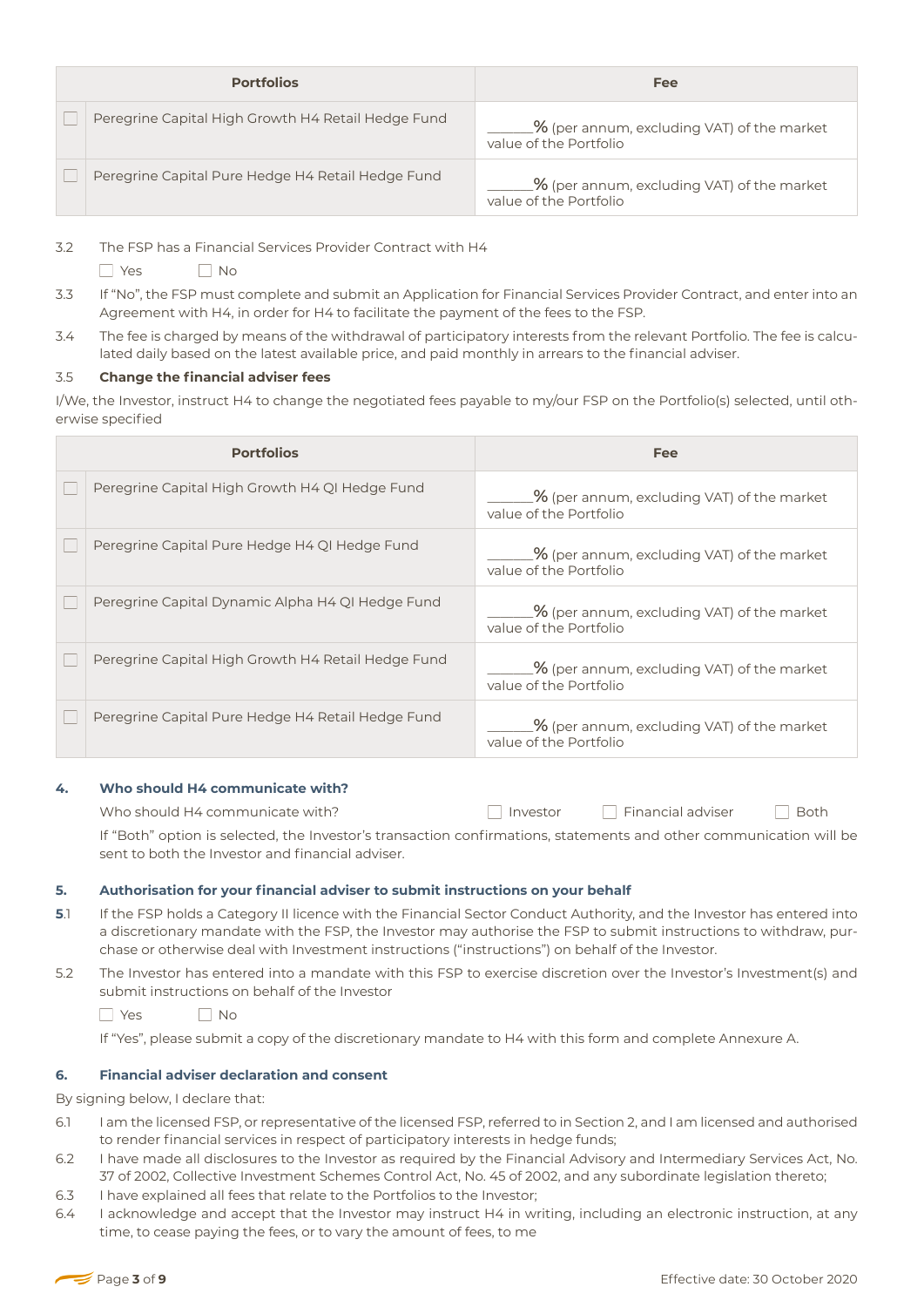- 6.5 I consent to H4 collecting, processing, storing and sharing my personal information in the normal course of business and according to the H4 Hedge Fund Portfolios Terms and Conditions;
- 6.6 I acknowledge that any personal information supplied to H4 is provided voluntarily to H4;

6.7 I agree that my personal information may be collected and verified from another source, if not collected directly from me.

| <b>Signature of Financial Adviser:</b> |  |                  |  |             |  |
|----------------------------------------|--|------------------|--|-------------|--|
|                                        |  |                  |  |             |  |
|                                        |  |                  |  |             |  |
| <b>Name</b>                            |  | <b>Signature</b> |  | <b>Date</b> |  |

## **7. Existing financial adviser that must be removed from my investment profile**

| <b>Full name of Financial Services</b><br><b>Provider ("FSP")</b> |  |  |  |
|-------------------------------------------------------------------|--|--|--|
| FSP license number                                                |  |  |  |
| Full name of financial adviser                                    |  |  |  |
| ID number                                                         |  |  |  |
| Termination date (must be the last calendar day of the month)     |  |  |  |

## **8. Investor declaration and authorisation**

- 8.1 the financial adviser, as authorised representative of the FSP detailed in Section 2, is my appointed financial adviser;
- 8.2 I/we acknowledge and agree that my/our appointed financial adviser will have access to my/our Investment details;
- 8.3 where I/we have entered into a discretionary mandate with my/our financial adviser -
	- 8.3.1 I/we authorise H4 to accept all instructions, including electronic instructions, submitted by my/our financial adviser on my/our behalf;
	- 8.3.2 I/we understand that if a copy of the discretionary mandate is not provided to H4, then H4 is not authorised to accept instructions submitted on my/our behalf from my/our financial adviser, and H4 will not act on instructions from my/our financial adviser;
	- 8.3.3 I/we understand and agree that all instructions submitted by my/our financial adviser will be governed by the H4 Hedge Fund Portfolios Terms and Conditions applicable as at the date the instruction is received;
	- 8.3.4 I/we acknowledge and agree that H4 will not be held liable for acting on any instructions submitted by my/our financial adviser, and I/we indemnify H4, its officers, agents, directors and employees from all direct or indirect claims (including claims for consequential damages) in this regard.

# 8.4 where I/we have completed Section 3 -

| <b>Name</b>              |                                                                                                                                                                                                                                                                                                                                                                                                                                                                                                                                                                                                                                                                                                                                                                                                                                                                                                                                                                                                                                                                                                                                                                                                                                                                                                                                                                                                                                                                                                                                                                                                                                                                                                                                                                                  | <b>Signature</b>                                              |  | Date                                                                                                                                                                                                                                               |  |  |
|--------------------------|----------------------------------------------------------------------------------------------------------------------------------------------------------------------------------------------------------------------------------------------------------------------------------------------------------------------------------------------------------------------------------------------------------------------------------------------------------------------------------------------------------------------------------------------------------------------------------------------------------------------------------------------------------------------------------------------------------------------------------------------------------------------------------------------------------------------------------------------------------------------------------------------------------------------------------------------------------------------------------------------------------------------------------------------------------------------------------------------------------------------------------------------------------------------------------------------------------------------------------------------------------------------------------------------------------------------------------------------------------------------------------------------------------------------------------------------------------------------------------------------------------------------------------------------------------------------------------------------------------------------------------------------------------------------------------------------------------------------------------------------------------------------------------|---------------------------------------------------------------|--|----------------------------------------------------------------------------------------------------------------------------------------------------------------------------------------------------------------------------------------------------|--|--|
| 7.                       | Existing financial adviser that must be removed from my investment profile                                                                                                                                                                                                                                                                                                                                                                                                                                                                                                                                                                                                                                                                                                                                                                                                                                                                                                                                                                                                                                                                                                                                                                                                                                                                                                                                                                                                                                                                                                                                                                                                                                                                                                       |                                                               |  |                                                                                                                                                                                                                                                    |  |  |
|                          | ble) to this financial adviser from the termination date provided.                                                                                                                                                                                                                                                                                                                                                                                                                                                                                                                                                                                                                                                                                                                                                                                                                                                                                                                                                                                                                                                                                                                                                                                                                                                                                                                                                                                                                                                                                                                                                                                                                                                                                                               |                                                               |  | I/we, the Investor hereby inform H4 that the FSP as identified below, is no longer my/our appointed financial adviser and<br>instruct H4 to remove the FSP from my/our investment/s and to cease paying the financial adviser fees (where applica- |  |  |
|                          | <b>Full name of Financial Services</b><br>Provider ("FSP")                                                                                                                                                                                                                                                                                                                                                                                                                                                                                                                                                                                                                                                                                                                                                                                                                                                                                                                                                                                                                                                                                                                                                                                                                                                                                                                                                                                                                                                                                                                                                                                                                                                                                                                       |                                                               |  |                                                                                                                                                                                                                                                    |  |  |
|                          | FSP license number                                                                                                                                                                                                                                                                                                                                                                                                                                                                                                                                                                                                                                                                                                                                                                                                                                                                                                                                                                                                                                                                                                                                                                                                                                                                                                                                                                                                                                                                                                                                                                                                                                                                                                                                                               |                                                               |  |                                                                                                                                                                                                                                                    |  |  |
|                          | Full name of financial adviser                                                                                                                                                                                                                                                                                                                                                                                                                                                                                                                                                                                                                                                                                                                                                                                                                                                                                                                                                                                                                                                                                                                                                                                                                                                                                                                                                                                                                                                                                                                                                                                                                                                                                                                                                   |                                                               |  |                                                                                                                                                                                                                                                    |  |  |
| ID number                |                                                                                                                                                                                                                                                                                                                                                                                                                                                                                                                                                                                                                                                                                                                                                                                                                                                                                                                                                                                                                                                                                                                                                                                                                                                                                                                                                                                                                                                                                                                                                                                                                                                                                                                                                                                  |                                                               |  |                                                                                                                                                                                                                                                    |  |  |
|                          | Termination date (must be the last calendar day of the month)                                                                                                                                                                                                                                                                                                                                                                                                                                                                                                                                                                                                                                                                                                                                                                                                                                                                                                                                                                                                                                                                                                                                                                                                                                                                                                                                                                                                                                                                                                                                                                                                                                                                                                                    |                                                               |  |                                                                                                                                                                                                                                                    |  |  |
| 8.1<br>8.2<br>8.3<br>8.4 | <b>Investor declaration and authorisation</b><br>8.<br>By signing below, I/we, the Investor (or for and on behalf of the Investor), confirm that:<br>the financial adviser, as authorised representative of the FSP detailed in Section 2, is my appointed financial adviser;<br>I/we acknowledge and agree that my/our appointed financial adviser will have access to my/our Investment details;<br>where I/we have entered into a discretionary mandate with my/our financial adviser -<br>8.3.1 I/we authorise H4 to accept all instructions, including electronic instructions, submitted by my/our financial<br>adviser on my/our behalf;<br>8.3.2 I/we understand that if a copy of the discretionary mandate is not provided to H4, then H4 is not authorised<br>to accept instructions submitted on my/our behalf from my/our financial adviser, and H4 will not act on<br>instructions from my/our financial adviser;<br>8.3.3 I/we understand and agree that all instructions submitted by my/our financial adviser will be governed by the<br>H4 Hedge Fund Portfolios Terms and Conditions applicable as at the date the instruction is received;<br>8.3.4 I/we acknowledge and agree that H4 will not be held liable for acting on any instructions submitted by my/our<br>financial adviser, and I/we indemnify H4, its officers, agents, directors and employees from all direct or indirect<br>claims (including claims for consequential damages) in this regard.<br>where I/we have completed Section 3 -<br>8.4.1 I/we authorise H4 to make payment of the negotiated fee to my/our financial adviser, from the Portfolio(s); and<br>8.4.2 I/we acknowledge that I/we may instruct H4 in writing, including an electronic instruction, at any time, to cease |                                                               |  |                                                                                                                                                                                                                                                    |  |  |
|                          | <b>1st Signatory</b>                                                                                                                                                                                                                                                                                                                                                                                                                                                                                                                                                                                                                                                                                                                                                                                                                                                                                                                                                                                                                                                                                                                                                                                                                                                                                                                                                                                                                                                                                                                                                                                                                                                                                                                                                             |                                                               |  |                                                                                                                                                                                                                                                    |  |  |
| <b>Name</b>              |                                                                                                                                                                                                                                                                                                                                                                                                                                                                                                                                                                                                                                                                                                                                                                                                                                                                                                                                                                                                                                                                                                                                                                                                                                                                                                                                                                                                                                                                                                                                                                                                                                                                                                                                                                                  | <b>Signature</b><br>(or duly<br>authorised<br>representative) |  | <b>Date</b>                                                                                                                                                                                                                                        |  |  |
|                          | <b>2nd Signatory</b>                                                                                                                                                                                                                                                                                                                                                                                                                                                                                                                                                                                                                                                                                                                                                                                                                                                                                                                                                                                                                                                                                                                                                                                                                                                                                                                                                                                                                                                                                                                                                                                                                                                                                                                                                             |                                                               |  |                                                                                                                                                                                                                                                    |  |  |
| <b>Name</b>              |                                                                                                                                                                                                                                                                                                                                                                                                                                                                                                                                                                                                                                                                                                                                                                                                                                                                                                                                                                                                                                                                                                                                                                                                                                                                                                                                                                                                                                                                                                                                                                                                                                                                                                                                                                                  | <b>Signature</b><br>(or duly<br>authorised<br>representative) |  | <b>Date</b>                                                                                                                                                                                                                                        |  |  |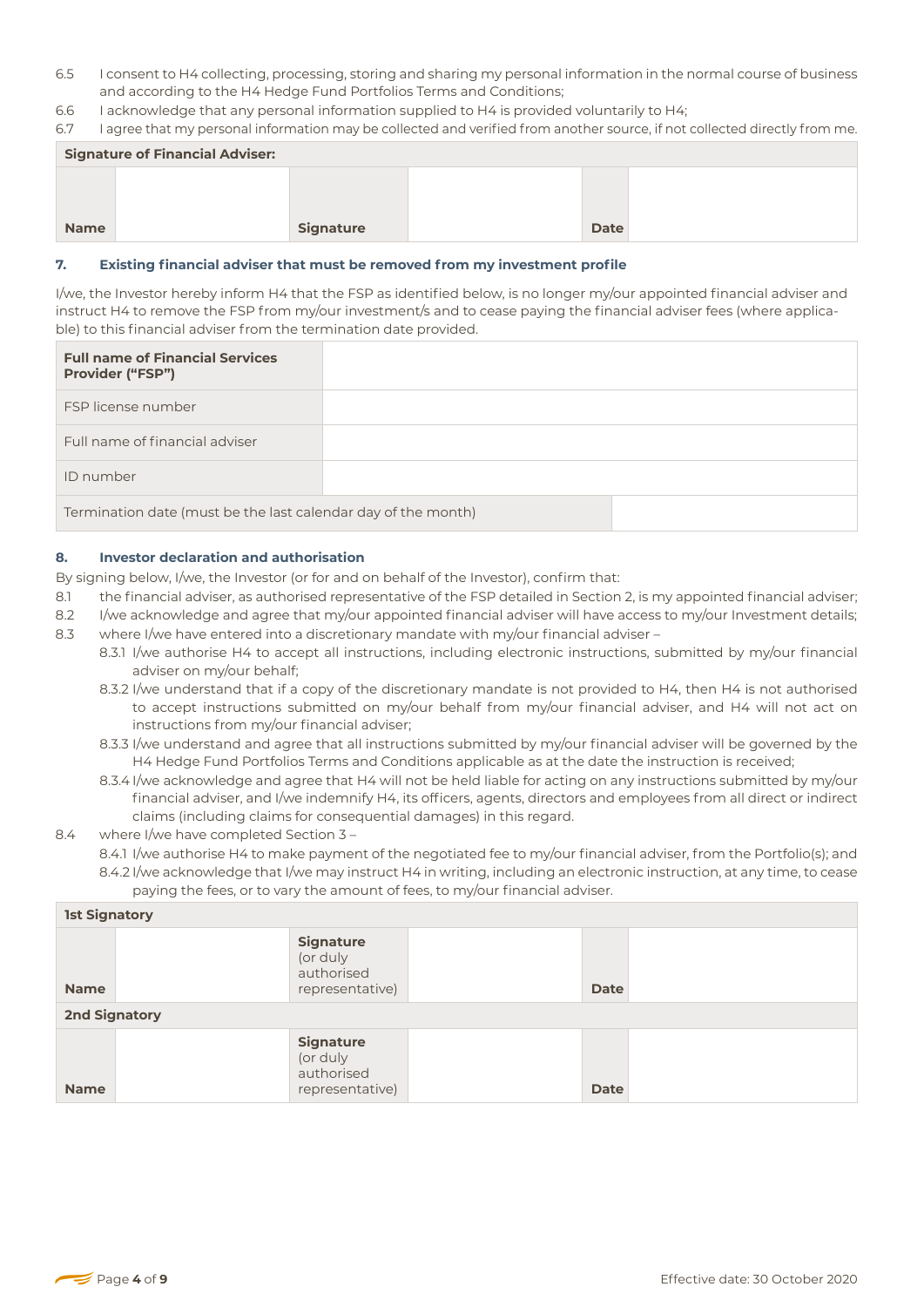#### **ANNEXURE A**

#### **AUTHORISED FINANACIAL ADVISER**

## **1. Authorised persons information**

| Title                                    |                          | Initial(s) |                  |  |
|------------------------------------------|--------------------------|------------|------------------|--|
| First name(s)                            |                          |            |                  |  |
| Surname                                  |                          |            |                  |  |
| Relationship to Investor                 |                          |            |                  |  |
| <b>Identification type</b>               | <b>RSAID</b><br>Passport | Other      |                  |  |
| If "Other", please specify document type |                          |            |                  |  |
|                                          |                          |            |                  |  |
| South African ID number                  |                          |            |                  |  |
| Passport number                          |                          |            | Expiry date      |  |
| Country of issue                         |                          |            |                  |  |
| "Other" identification number            |                          |            |                  |  |
| Date of Birth                            |                          |            | Country of Birth |  |
|                                          |                          |            |                  |  |

## **Residential address**

| Unit number   | Complex name |             |  |
|---------------|--------------|-------------|--|
| Street number | Street/Farm  |             |  |
| Suburb        |              |             |  |
| City/Town     |              | Postal code |  |
| Country       |              |             |  |

| <b>Postal address</b>                                                                    | Same as residential address? | Yes | No.               |  |  |
|------------------------------------------------------------------------------------------|------------------------------|-----|-------------------|--|--|
| PO Box No.                                                                               | Private Bag No.              |     | Postnet Suite No. |  |  |
| Suburb                                                                                   |                              |     | Postal code       |  |  |
| Are any of the Authorised person's addresses "in care of" addresses?<br>Yes<br><b>No</b> |                              |     |                   |  |  |

If "Yes", please provide the name of the "in care of" entity or individual

# **Authorised person's contact details**

(International dialling code + area code + number)

| Home          | Work |  |
|---------------|------|--|
| Mobile        |      |  |
| Email address |      |  |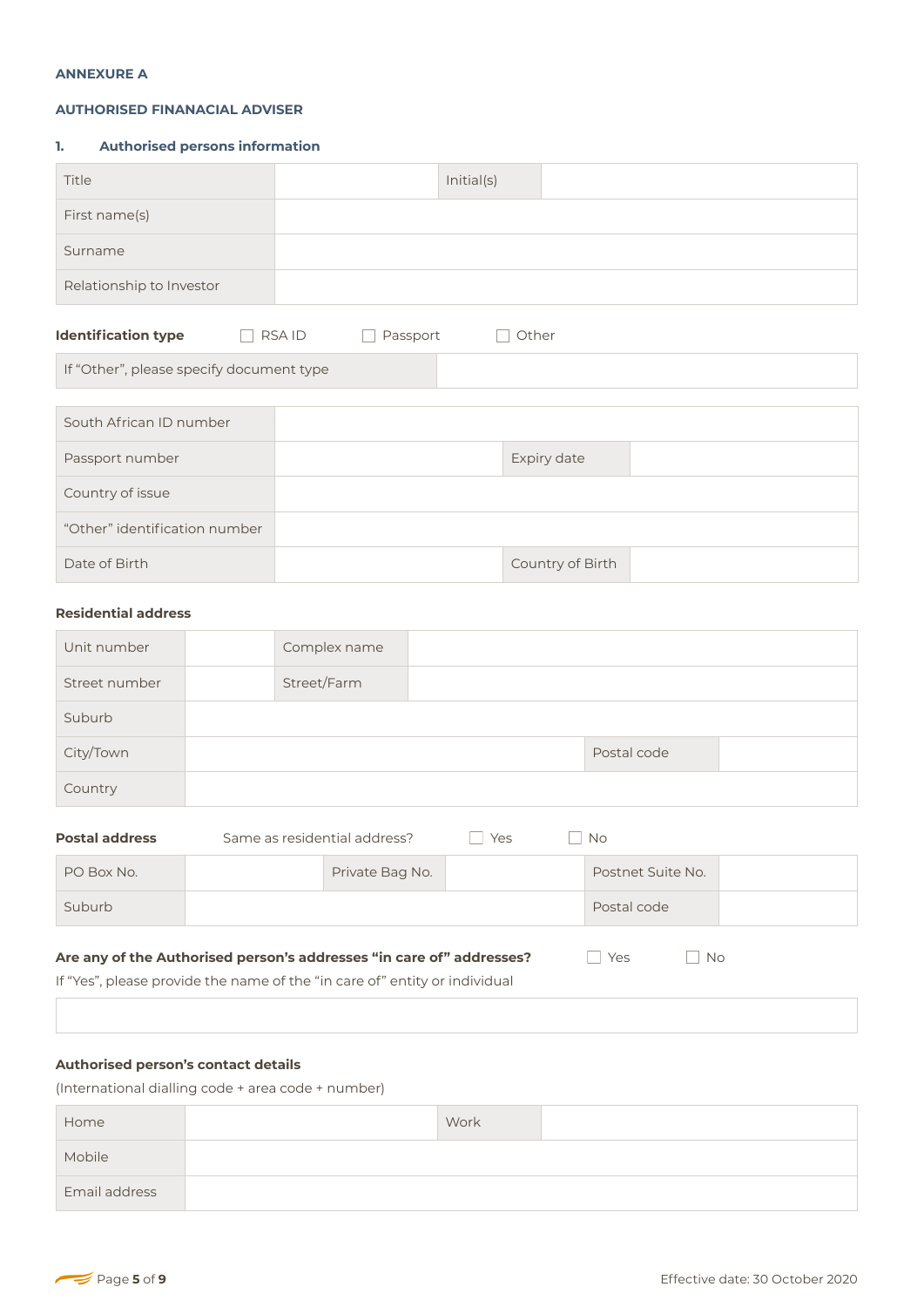## **Country(ies) of citizenship**

**Note:** You can have more than one country of citizenship

□ South African Citizen □ Other

If "Other", please list the Investor's country(ies) of citizenship

| <b>Country(ies) of citizenship</b> |  |  |  |  |  |
|------------------------------------|--|--|--|--|--|
|                                    |  |  |  |  |  |

#### **Country(ies) of residence**

**Note:** You can have more than one country of residence

South African ResidentNon-Resident

If "Non-Resident" please list the Investor's country(ies) of residence

| <b>Country(ies) of residence</b>    |  |  |  |  |  |
|-------------------------------------|--|--|--|--|--|
|                                     |  |  |  |  |  |
|                                     |  |  |  |  |  |
| <b>Primary country of residence</b> |  |  |  |  |  |

## **2. Authorised person profile information required in terms of the Financial Intelligence Centre Act, No. 38 of 2001 ("FICA")**

#### 2.1 **Domestic Prominent Influential Person or a Foreign Prominent Public Official**

Is the Authorised person a Domestic Prominent Influential Person or a Foreign Prominent Public Official? (Please refer to Annexure B for a list of the functions this refers to)

YesNo

If "Yes", please provide details of position held:

Is the Authorised person a family member or a close associate of a Domestic Prominent Influential Person or a Foreign Prominent Public Official? (Please refer to Annexure B for a list of the functions this refers to)

YesNo

If "Yes", please provide details of position held, including the nature of the relationship

#### 2.2 **Contracts with any local, provincial or national government body or of the judiciary, the military or any state owned entity**

Does the Authorised person have any contracts with any local, provincial or national government body or the judiciary, the military or any state owned entity?

YesNo

If "Yes", please provide details of such contracts

#### 2.3 **Links to other countries**

Please indicate if the Authorised person has links, business and/or close personal links, with regular contact, with a country outside South Africa

| $\checkmark$ | Nο |
|--------------|----|
|--------------|----|

If the answer is "Yes", please state the country(ies) and nature of the links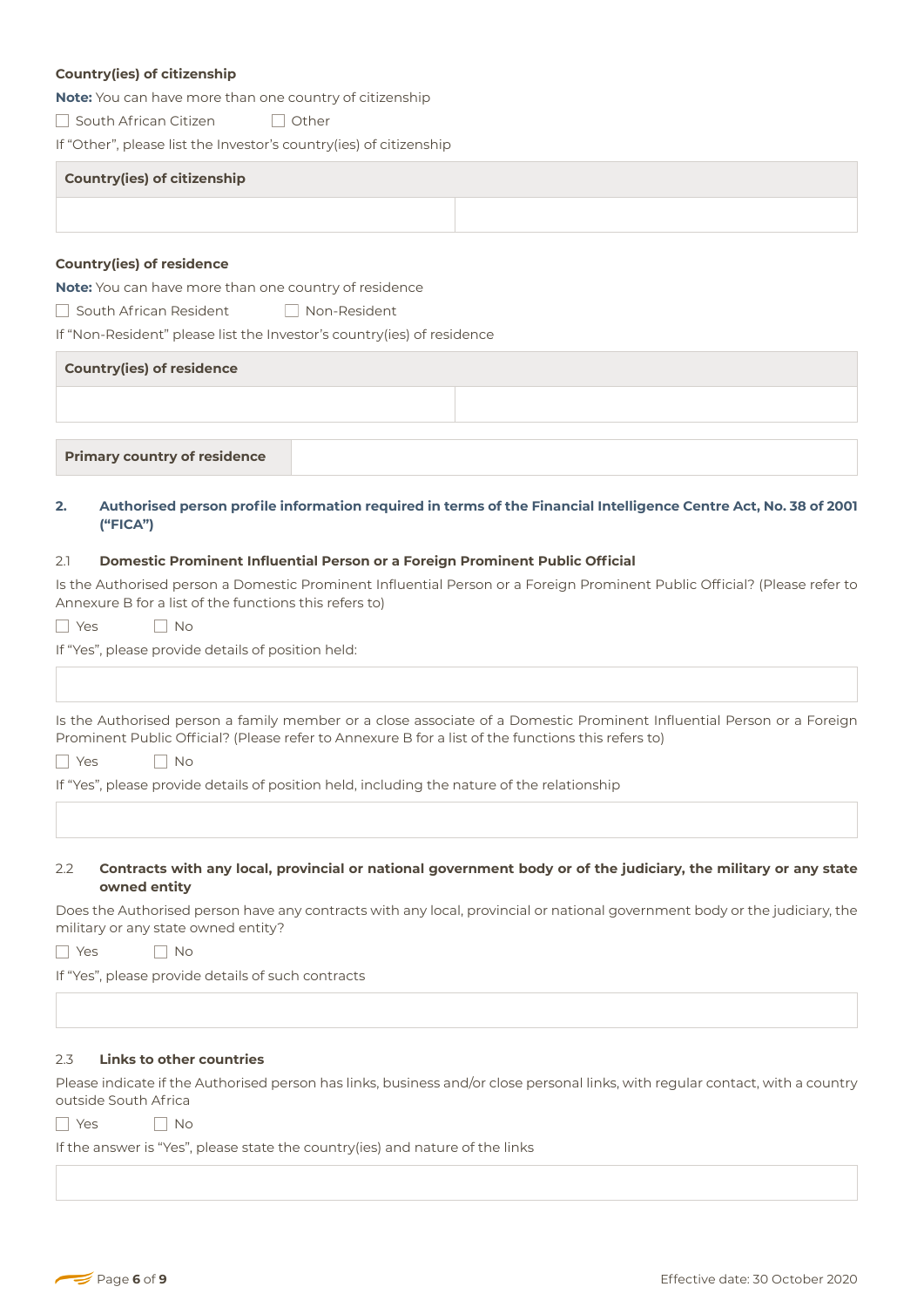# **3. Authorised person's tax information**

#### **Notes:**

- This section applies to all Authorised persons whether registered for tax or not í.
- The South African Revenue Service (SARS) requires H4 to collect tax information from their clients
- Please refer to the H4 tax guide in Annexure B for information on the terms used in this section ÷

## 3.1 **Tax information**

Are you a registered taxpayer?

YesNo

If "Yes", please provide tax information

| <b>Country(ies) of tax residence</b> | Tax identification number (TIN) | Are you<br>considered to be<br>a citizen in this<br>country? |           | Are you<br>considered to be<br>a national in this<br>country? |           |
|--------------------------------------|---------------------------------|--------------------------------------------------------------|-----------|---------------------------------------------------------------|-----------|
|                                      |                                 | Yes                                                          | <b>No</b> | Yes                                                           | <b>No</b> |
|                                      |                                 | Yes                                                          | <b>No</b> | Yes                                                           | <b>No</b> |

If you are unable to provide a TIN please provide the reason

If "No", please provide the reason you are not registered for tax

# 3.2 **Foreign Account Tax Compliance Act ("FATCA") and OECD Common Reporting Standards ("CRS") Notes:**

If 3.2.1, 3.2.3 or 3.2.5 is selected, please ensure that Section 3.1 above is fully completed

Please refer to annexure B for additional information on FATCA & CRS

# The Authorised person is:

| 3.2.1 | a citizen of the United States of America                                   | 3.2.2 | not a citizen of the United States of America                    |
|-------|-----------------------------------------------------------------------------|-------|------------------------------------------------------------------|
| 3.2.3 | resident for tax purposes in the United States<br>of America                | 3.2.4 | not resident for tax purposes in the United States<br>of America |
| 3.2.5 | resident for tax purposes in a foreign<br>country(ies) (other than the USA) | 3.2.6 | not resident for tax purposes in a foreign<br>country(ies)       |

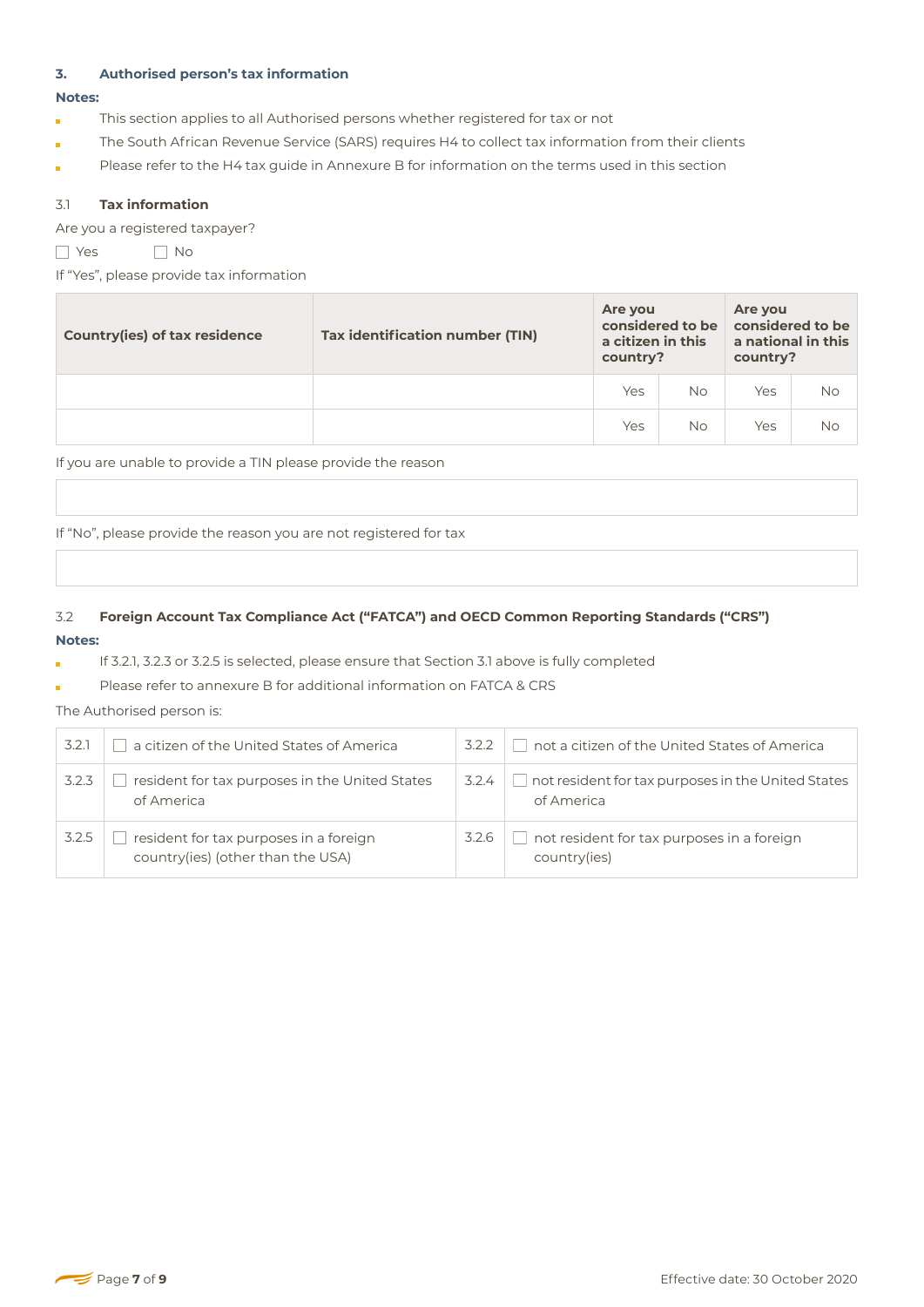#### **FICA GLOSSARY**

#### **1. Associates**

Associates in relation to a Domestic Prominent Influential Person and a Foreign Prominent Public Official include, but are not limited to, the following relationships: known intimate partners outside the family unit; prominent members of the same political party, civil organization, labour or employee union as the prominent person; business partners or associates; anyone who has sole beneficial ownership of a corporate vehicle set up for the actual benefit of the prominent person.

#### **2. Domestic prominent influential persons**

A person is considered to be a domestic prominent influential person if he or she holds that position in South Africa, including in an acting position for a period exceeding six months, or the immediate family of such person. A person is also considered to be a domestic prominent influential person for a further 12 months from the date the person ceased to hold that position and includes, but is not limited to:

- 2.1. The President or Deputy President (http://www.gov.za/about-government/leaders):
- 2.2. A government minister or deputy minister (http://www.gov.za/about-government/leaders);
- 2.3. The Premier of a province (http://www.gov.za/links/provincial-government);
- 2.4. A member of the Executive Council of a province (http://www.gov.za/links/provincial-government);
- 2.5. An executive mayor of a municipality elected in terms of the Local Government Municipal Structures Act, 1998 (http://www.salga.org.za/Municipalities%20MCD.html);
- 2.6. A leader of a political party registered in terms of the Electoral Commission Act, 1996. The leader of a political party is the person identified by the party to occupy the position of the highest level of authority in the party (http://www. elections.org.za/content/Parties/Political-party-list);
- 2.7. A member of the royal family or senior traditional leader as defined in the Traditional Leadership and Governance Framework Act, 2003. The description of a "senior" traditional leader, therefore, applies to such traditional leaders who exercise authority over a number of headmen or headwomen in accordance with customary law, or within whose area of jurisdiction a number of headmen or headwomen exercise authority (http://www.cogta.gov.za/?p=938);
- 2.8. The head accounting officer or chief financial officer of a national or provincial department or government component as defined in section 1 of the Public Service Act, 1994 (http://www.gcis.gov.za/gcis/pdf/government\_28. pdf);
- 2.9. The municipal manager of a municipality appointed in terms of section 54A of the Local Government: Municipal systems Act, 2000 or a chief financial officer designated in terms of section 80(2) of the Municipal Finance Management Act, 1999 (http://www.salga.org.za/Municipalities%20MCD.html);
- 2.10. The chairperson of the controlling body, the chief executive officer or a natural person who is the accounting authority, the chief financial officer or the chief investment officer of a public entity listed in Schedule 2 or 3 to the Public Finance Management Act, 1999 (http://www.gcis.gov.za/content/resourcecentre/contactdirectory/governmentstructures-and-parastatals);
- 2.11. The chairperson of the controlling body, chief executive officer, chief financial officer or chief investment officer of a municipal entity as defined in section 1 of the Local Government: Municipal Systems Act, 2000 (Act No. 32 of 2000) http://www.govpage.co.za/municipal-entities.html;
- 2.12. A constitutional court judge or any other judge as defined in section 1 of the Judges' Remuneration and Conditions of Employment Act, 2001 (http://www.judiciary.org.za/index.html);
- 2.13. An ambassador or high commissioner or other senior representative of a foreign government based in the Republic of South Africa (http://www.dirco.gov.za/foreign/forrep/index.htm);
- 2.14. An officer of the South African National Defence Force above the rank of major-general
- 2.15. Note: This will include persons holding the position of General and Lieutenant General in the South African National Defence Force. (http://www.dod.mil.za/leaders/leaders.htm);
- 2.16. The position of:
	- 2.16.1. Chairperson of the board of directors;
	- 2.16.2. Chairperson of the audit committee;
	- 2.16.3. Executive officer; or
	- 2.16.4. Chief financial officer of a company, as defined in the Companies Act, 2008;

if the company provides goods or services to an organ of state and the annual transactional value of the goods or services or both exceeds an amount determined by the Minister of Finance by notice in the Gazette;